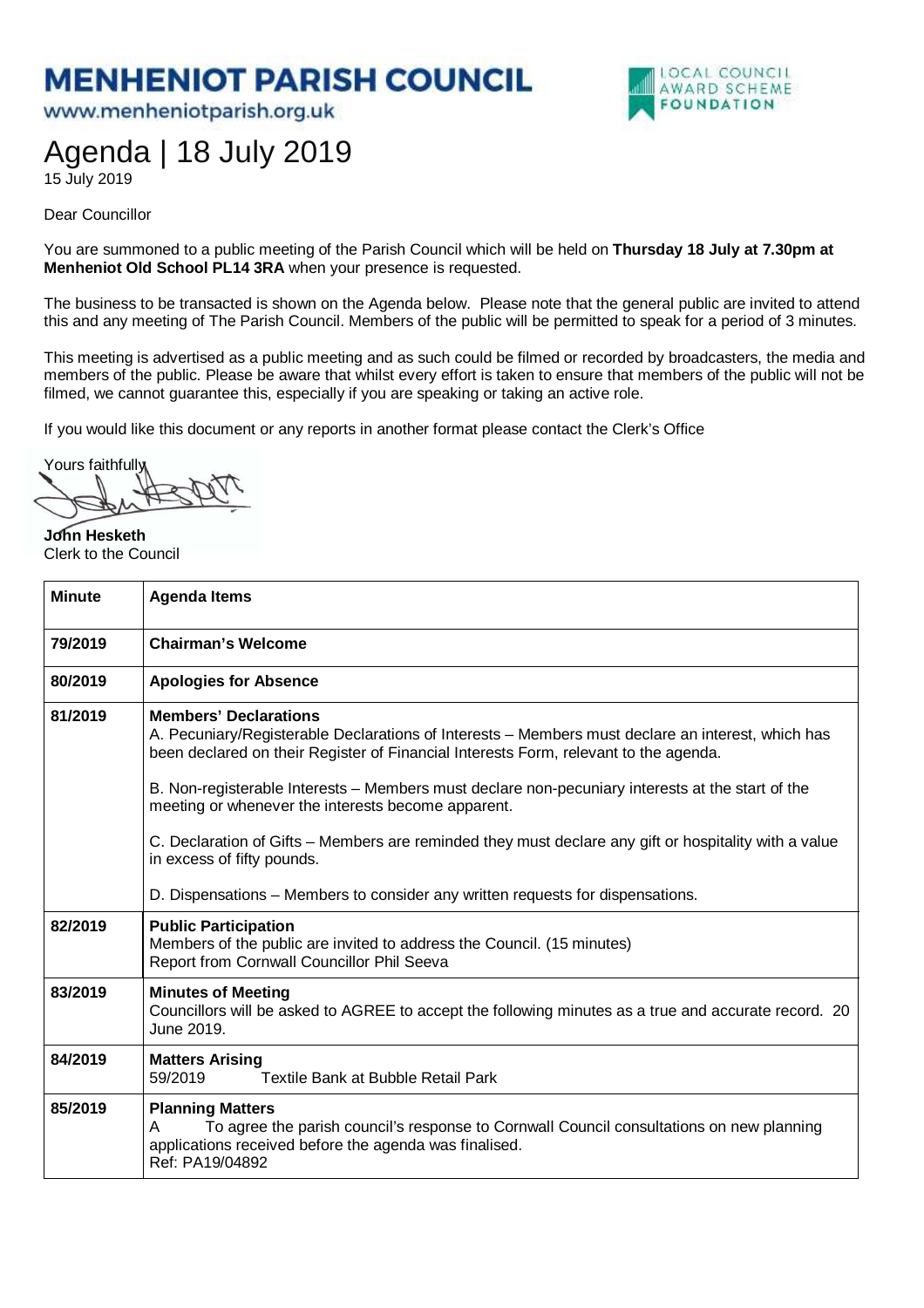|         | Ref: PA19/05335<br>B<br>None received.<br>С<br>PA19/02946 APPROVED                                                                                                                                                                                                                                                                                                                                                                                                                   | Location: Scawns Lodge Menheniot Liskeard Cornwall                           | Proposal: Construction of new storage barn on land within the property's curtilage.<br>Any applications received by Cornwall Council by the time of the meeting. Information only.                                                 |      |         |  |  |
|---------|--------------------------------------------------------------------------------------------------------------------------------------------------------------------------------------------------------------------------------------------------------------------------------------------------------------------------------------------------------------------------------------------------------------------------------------------------------------------------------------|------------------------------------------------------------------------------|------------------------------------------------------------------------------------------------------------------------------------------------------------------------------------------------------------------------------------|------|---------|--|--|
|         |                                                                                                                                                                                                                                                                                                                                                                                                                                                                                      |                                                                              |                                                                                                                                                                                                                                    |      |         |  |  |
|         |                                                                                                                                                                                                                                                                                                                                                                                                                                                                                      |                                                                              |                                                                                                                                                                                                                                    |      |         |  |  |
|         | associated works.                                                                                                                                                                                                                                                                                                                                                                                                                                                                    | Applicant: Mr And Mrs T Nicholas                                             | Planning applications approved by Cornwall Council.<br>Location: Oakleigh Cottage Tregondale Menheniot Liskeard Cornwall<br>Proposal: Alterations and extension to dwelling with the demolition of the garage / utility / WC, with |      |         |  |  |
|         | development                                                                                                                                                                                                                                                                                                                                                                                                                                                                          | PA18/01052/PREAPP Closed - advice given<br>Applicant: Willton Homes West Ltd | Location: Tencreek Farm Plymouth Road Liskeard Cornwall PL14 3PS<br>Proposal: PPA for variation of S106 and/or amended application for changes to permitted mixed use                                                              |      |         |  |  |
|         | Applicant: Mr And Mrs P Luck<br>3LP                                                                                                                                                                                                                                                                                                                                                                                                                                                  | PA19/01130/PREAPP Closed - advice given                                      | Location: Land West Of The Old Merrymeet Chapel Merrymeet Cornwall PL14                                                                                                                                                            |      |         |  |  |
|         |                                                                                                                                                                                                                                                                                                                                                                                                                                                                                      |                                                                              | Proposal: Pre-application advice for construction of single open-market dwelling                                                                                                                                                   |      |         |  |  |
|         | PA19/03850 APPROVED<br>Applicant: Mrs A Mannell                                                                                                                                                                                                                                                                                                                                                                                                                                      | Location: 7 Trelawny Road Menheniot PL14 3TS                                 | Proposal: Conversion of garage and internal and external alterations                                                                                                                                                               |      |         |  |  |
|         | PA19/03950<br>Location: Trenant Barn Menheniot Liskeard Cornwall PL14 3RF<br>Proposal: Use of former agricultural buildings as three residential dwelling houses (the buildings are<br>currently restricted to use as holiday units and a residential dwelling for occupation of a manager of<br>the holiday accommodation business by conditions imposed on permission no. 09/01889/FUL) with<br>variation to conditions 2, 4 and 5 of application no. PA18/05055 dated 14/08/2018. |                                                                              |                                                                                                                                                                                                                                    |      |         |  |  |
|         | D<br>only. None.                                                                                                                                                                                                                                                                                                                                                                                                                                                                     |                                                                              | Planning applications refused by Cornwall Council or withdrawn by the applicant. Information                                                                                                                                       |      |         |  |  |
| 86/2019 | <b>Financial Matters</b><br>Α<br>and agree payment.                                                                                                                                                                                                                                                                                                                                                                                                                                  |                                                                              | Accounts for Payment – Schedule 2019/20 - Members are to consider the payment schedule                                                                                                                                             |      |         |  |  |
|         | <b>Date</b>                                                                                                                                                                                                                                                                                                                                                                                                                                                                          | Payee                                                                        | <b>Description</b>                                                                                                                                                                                                                 | CQ   | £       |  |  |
|         | 18/07/2019                                                                                                                                                                                                                                                                                                                                                                                                                                                                           | Prydis                                                                       | Payroll support                                                                                                                                                                                                                    | 1895 | 98.99   |  |  |
|         | 18/07/2019                                                                                                                                                                                                                                                                                                                                                                                                                                                                           | <b>SSE Enterprise</b>                                                        | Street lighting maintenance                                                                                                                                                                                                        | 1896 | 48.60   |  |  |
|         | 18/07/2019                                                                                                                                                                                                                                                                                                                                                                                                                                                                           | GeoXphere                                                                    | NDP mapping                                                                                                                                                                                                                        | 1897 | 72.00   |  |  |
|         | 18/07/2019                                                                                                                                                                                                                                                                                                                                                                                                                                                                           | Rob Craig                                                                    | Ground maintenance                                                                                                                                                                                                                 | 1898 | 430.00  |  |  |
|         | 30/07/2019                                                                                                                                                                                                                                                                                                                                                                                                                                                                           | John Hesketh                                                                 | Salary                                                                                                                                                                                                                             | 1899 | 1107.01 |  |  |
|         | 30/07/2019                                                                                                                                                                                                                                                                                                                                                                                                                                                                           | <b>HMRC</b>                                                                  | <b>PAYE</b>                                                                                                                                                                                                                        | 1900 | 215.00  |  |  |
|         |                                                                                                                                                                                                                                                                                                                                                                                                                                                                                      |                                                                              |                                                                                                                                                                                                                                    |      |         |  |  |
|         | All cheque payments today<br>£<br>1,872.61                                                                                                                                                                                                                                                                                                                                                                                                                                           |                                                                              |                                                                                                                                                                                                                                    |      |         |  |  |
|         | В                                                                                                                                                                                                                                                                                                                                                                                                                                                                                    | Direct Bank Payment & Receipts. For information.                             |                                                                                                                                                                                                                                    |      |         |  |  |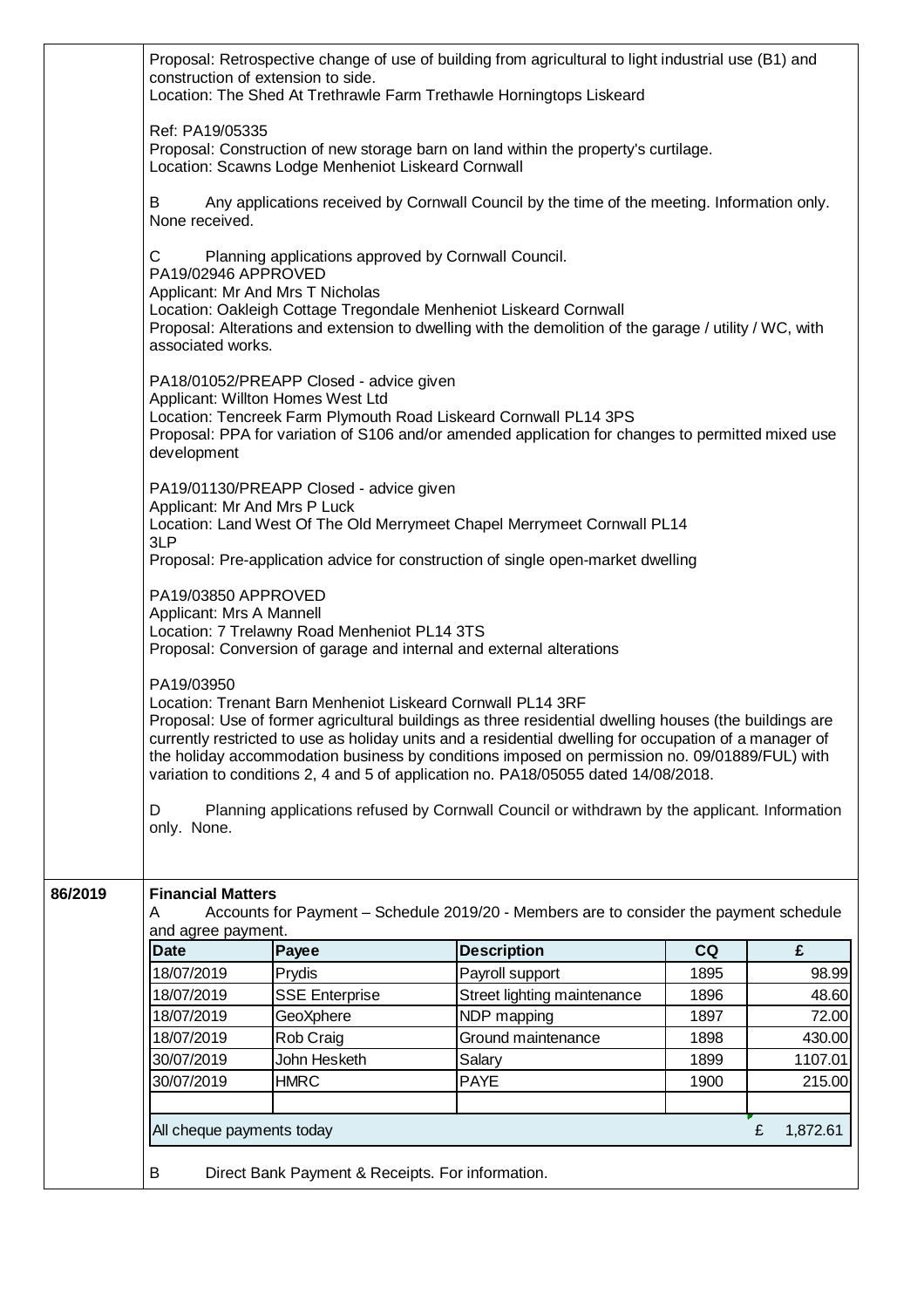|         | <b>Bank Payments Schedule including Debit Card</b>                                                                                                                                                   |                                                                                                                                                                                                                                                                                                                                     |                                                                                                   |     |             |  |  |  |
|---------|------------------------------------------------------------------------------------------------------------------------------------------------------------------------------------------------------|-------------------------------------------------------------------------------------------------------------------------------------------------------------------------------------------------------------------------------------------------------------------------------------------------------------------------------------|---------------------------------------------------------------------------------------------------|-----|-------------|--|--|--|
|         | <b>Date</b>                                                                                                                                                                                          | Payee                                                                                                                                                                                                                                                                                                                               | <b>Description</b>                                                                                | Pay | £           |  |  |  |
|         | 13/06/2019                                                                                                                                                                                           | Poundland                                                                                                                                                                                                                                                                                                                           | <b>PPSA</b>                                                                                       | DC  | 9.00        |  |  |  |
|         | 13/06/2019                                                                                                                                                                                           | <b>Liskeard Stationery</b>                                                                                                                                                                                                                                                                                                          | <b>PPSA</b>                                                                                       | DC  | 16.07       |  |  |  |
|         | 14/06/2019                                                                                                                                                                                           | <b>Liskeard Stationery</b>                                                                                                                                                                                                                                                                                                          | <b>PPSA</b>                                                                                       | DC  | 6.00        |  |  |  |
|         | 14/06/2019                                                                                                                                                                                           | <b>A2Z PRINTING</b>                                                                                                                                                                                                                                                                                                                 | <b>PPSA</b>                                                                                       | DC  | 102.00      |  |  |  |
|         | 20/06/2019                                                                                                                                                                                           | Post Office                                                                                                                                                                                                                                                                                                                         | <b>PPSA</b>                                                                                       | DC  | 15.70       |  |  |  |
|         | 20/06/2019                                                                                                                                                                                           | <b>Liskeard Stationery</b>                                                                                                                                                                                                                                                                                                          | <b>PPSA</b>                                                                                       | DC  | 4.00        |  |  |  |
|         | 25/06/2019                                                                                                                                                                                           | <b>Liskeard Stationery</b>                                                                                                                                                                                                                                                                                                          | <b>PPSA</b>                                                                                       | DC  | 11.40       |  |  |  |
|         | 27/06/2019                                                                                                                                                                                           | Wilko                                                                                                                                                                                                                                                                                                                               | <b>PPSA</b>                                                                                       | DC  | 2.50        |  |  |  |
|         |                                                                                                                                                                                                      |                                                                                                                                                                                                                                                                                                                                     |                                                                                                   |     | £<br>166.67 |  |  |  |
|         |                                                                                                                                                                                                      |                                                                                                                                                                                                                                                                                                                                     |                                                                                                   |     |             |  |  |  |
|         | <b>Bank Receipts Schedule</b>                                                                                                                                                                        |                                                                                                                                                                                                                                                                                                                                     |                                                                                                   |     |             |  |  |  |
|         | <b>Date</b>                                                                                                                                                                                          | Payer                                                                                                                                                                                                                                                                                                                               | <b>Description</b>                                                                                |     | £           |  |  |  |
|         | 10/06/2019                                                                                                                                                                                           | Lloyds Bank                                                                                                                                                                                                                                                                                                                         | Interest                                                                                          |     | 1.15        |  |  |  |
|         | 30/06/2019                                                                                                                                                                                           | <b>Cornwall Council</b>                                                                                                                                                                                                                                                                                                             | Interest                                                                                          |     | 42.78       |  |  |  |
|         |                                                                                                                                                                                                      |                                                                                                                                                                                                                                                                                                                                     |                                                                                                   |     |             |  |  |  |
|         | All bank receipts this period                                                                                                                                                                        |                                                                                                                                                                                                                                                                                                                                     |                                                                                                   |     | £<br>43.93  |  |  |  |
|         | D<br>E                                                                                                                                                                                               | Quarter 1 April-June 2019 Outturn<br>This report may be viewed on the council's website                                                                                                                                                                                                                                             | A councillor will be invited to review bank payments from the previous month                      |     |             |  |  |  |
| 87/2019 | <b>Councillors' Reports</b><br><b>Cllr Tony Clarke</b><br>A<br>Will present a report on repairs to playground equipment at Menheniot.<br><b>Cllr Nathan Pearce</b><br>В<br>Speed signs at Doddycross |                                                                                                                                                                                                                                                                                                                                     |                                                                                                   |     |             |  |  |  |
| 88/2019 | <b>Chair's Agenda Items</b><br>Neighbourhood Development Plan. Progress report.<br>A                                                                                                                 |                                                                                                                                                                                                                                                                                                                                     |                                                                                                   |     |             |  |  |  |
|         | B                                                                                                                                                                                                    | <b>Community Governance Review</b><br>Update on the Extraordinary Public Meeting held 15 July 2019.                                                                                                                                                                                                                                 |                                                                                                   |     |             |  |  |  |
|         | C<br>Old Chapel                                                                                                                                                                                      | <b>Community Safety</b>                                                                                                                                                                                                                                                                                                             | Proposed speed limit in village centre and proposal for speed indicator                           |     |             |  |  |  |
| 89/2019 | <b>Clerk's Report</b><br>A                                                                                                                                                                           | Update on Polling Places Review                                                                                                                                                                                                                                                                                                     |                                                                                                   |     |             |  |  |  |
|         | B                                                                                                                                                                                                    | <b>Cornwall Trading Standards Street Trading Policy</b><br>Clerk will update councillors about the current review                                                                                                                                                                                                                   |                                                                                                   |     |             |  |  |  |
| 90/2019 |                                                                                                                                                                                                      | <b>Closed Session</b><br>PUBLIC BODIES (ADMISSION TO MEETINGS) ACT 1960<br>Pursuant to Section 1(2) of the Public Bodies (admission to meetings) Act 1960 and having regard to<br>the confidential nature of the business to be discussed, the Press and Public be excluded from the<br>meeting for the following item of Business. |                                                                                                   |     |             |  |  |  |
|         | Liskeard Town Council.                                                                                                                                                                               |                                                                                                                                                                                                                                                                                                                                     | Councillors will discuss issues arising out of the recent governance review and negotiations with |     |             |  |  |  |